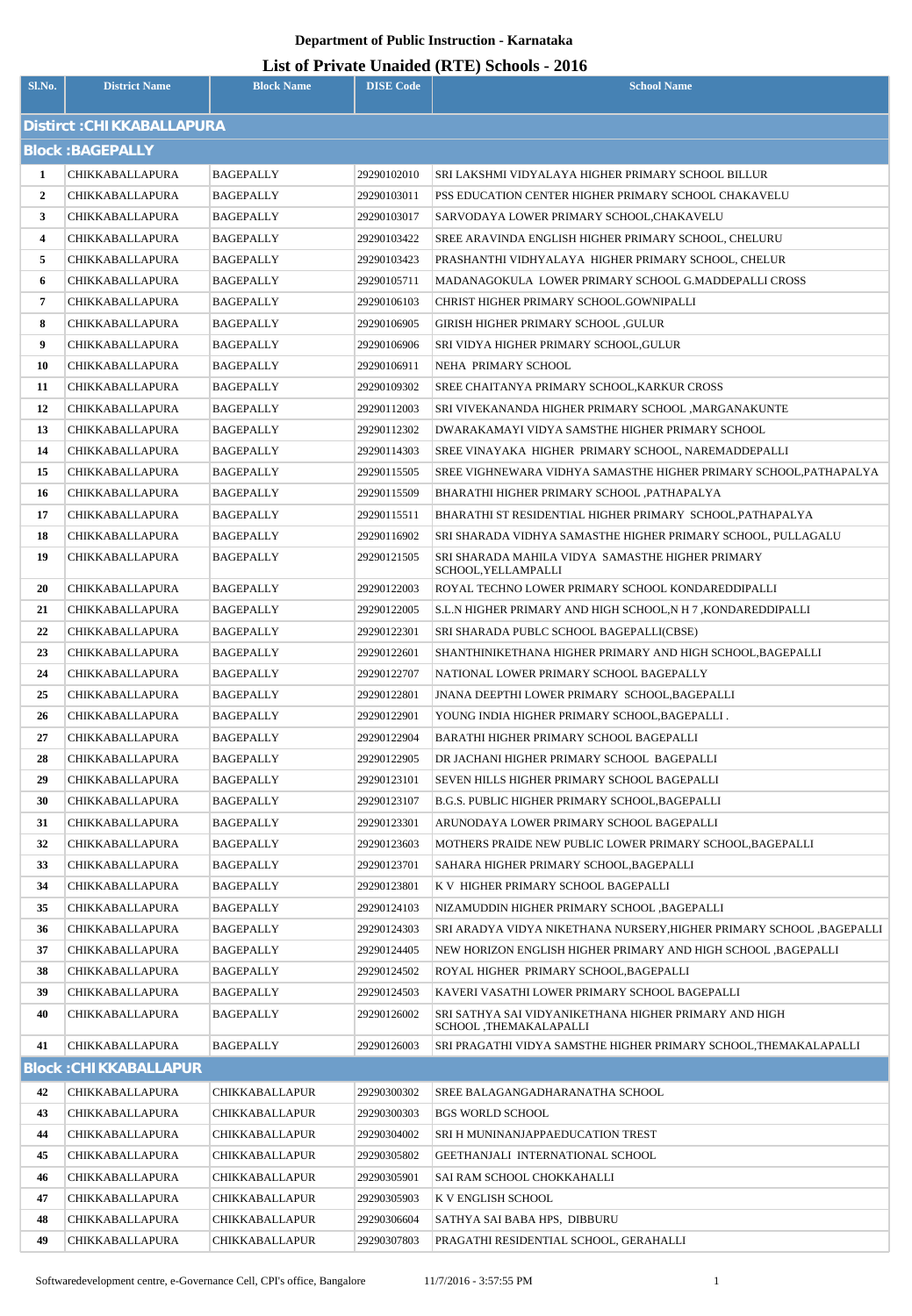### **List of Private Unaided (RTE) Schools - 2016**

| Sl.No.           | <b>District Name</b>                      | <b>Block Name</b>        | <b>DISE Code</b>           | $\mu$ <sub>15</sub> of T <sub>11</sub> , and Onatucu (IVTL) behoofs $\mu$ <sub>010</sub><br><b>School Name</b> |
|------------------|-------------------------------------------|--------------------------|----------------------------|----------------------------------------------------------------------------------------------------------------|
| 50               | CHIKKABALLAPURA                           | CHIKKABALLAPUR           | 29290307804                | MATHA SHREE SCHOOL CHIKKABALLAPUR TOWN                                                                         |
| 51               | CHIKKABALLAPURA                           | CHIKKABALLAPUR           | 29290308102                | MADARI NATIONAL HS, GOLLAHALLI                                                                                 |
| 52               | CHIKKABALLAPURA                           | CHIKKABALLAPUR           | 29290310302                | VISHNUPRIYA HPS                                                                                                |
| 53               | CHIKKABALLAPURA                           | CHIKKABALLAPUR           | 29290310702                | ST.INDIAN PUBLIC SCHOOL                                                                                        |
| 54               | CHIKKABALLAPURA                           | <b>CHIKKABALLAPUR</b>    | 29290311002                | <b>BASAVESHWARA SCHOOL</b>                                                                                     |
| 55               | CHIKKABALLAPURA                           | CHIKKABALLAPUR           | 29290312603                | VINAYAKA LPS, KANITHAHALLI                                                                                     |
| 56               | CHIKKABALLAPURA                           | CHIKKABALLAPUR           | 29290315405                | SHREE BALAGANGADHARANATHASWAMY HPS RURAL HPS MANCHANABALE                                                      |
| 57               | CHIKKABALLAPURA                           | CHIKKABALLAPUR           | 29290315520                | M RAMAIAH PRIMARY SCHOOL                                                                                       |
| 58               | CHIKKABALLAPURA                           | CHIKKABALLAPUR           | 29290316003                | MANESHA PRIMARY SCHOOL                                                                                         |
| 59               | CHIKKABALLAPURA                           | CHIKKABALLAPUR           | 29290316709                | PANCHAVATHI GOVINDA THIRTHA LPS                                                                                |
| 60               | CHIKKABALLAPURA                           | CHIKKABALLAPUR           | 29290317002                | KALIDASA HPS                                                                                                   |
| 61               | CHIKKABALLAPURA                           | CHIKKABALLAPUR           | 29290317203                | <b>KARAGADAMMA LPS</b>                                                                                         |
| 62               | CHIKKABALLAPURA                           | <b>CHIKKABALLAPUR</b>    | 29290318303                | BRUNDAVANA VIDYA MANDI                                                                                         |
| 63               | CHIKKABALLAPURA                           | CHIKKABALLAPUR           | 29290318802                | SRI GAJANANA VIDYA SAMTHE                                                                                      |
| 64               | CHIKKABALLAPURA                           | CHIKKABALLAPUR           | 29290319804                | ST. PAULS SCHOOL                                                                                               |
| 65               | CHIKKABALLAPURA                           | CHIKKABALLAPUR           | 29290319807                | <b>MASTER VISION SCHOOL PERSANDRA</b>                                                                          |
| 66               | CHIKKABALLAPURA                           | CHIKKABALLAPUR           | 29290319812                | SHANTHA VIDYA NIKETHANA                                                                                        |
| 67               | CHIKKABALLAPURA                           | CHIKKABALLAPUR           | 29290319816                | ANJANADRI PRIMARY SCHOOL                                                                                       |
| 68               | CHIKKABALLAPURA                           | CHIKKABALLAPUR           | 29290319902                | SWAMI VIVEKANANDA HPS                                                                                          |
| 69               | CHIKKABALLAPURA                           | CHIKKABALLAPUR           | 29290320902                | SRI CHINTA PINAKINI HPS                                                                                        |
| 70               | CHIKKABALLAPURA                           | CHIKKABALLAPUR           | 29290321003                | LIMITED COMPOSIT SCHOOL                                                                                        |
| 71               | CHIKKABALLAPURA                           | CHIKKABALLAPUR           | 29290323004                | OMKAR VIDYANIKETHAN, THIPPENAHALLI.                                                                            |
| 72               | CHIKKABALLAPURA                           | CHIKKABALLAPUR           | 29290325506                | GOKUL LPS PRASHATH NAGAR                                                                                       |
| 73               | CHIKKABALLAPURA                           | CHIKKABALLAPUR           | 29290325529                | QUIET CORNER HPS & HS SCHOOL                                                                                   |
| 74               | CHIKKABALLAPURA                           | CHIKKABALLAPUR           | 29290325609                | GOOD SHEPHERD ENGLISH HPS & HS CHIKKABALLAPURA                                                                 |
| 75               | CHIKKABALLAPURA                           | CHIKKABALLAPUR           | 29290325705                | <b>BRIGHT HPS</b>                                                                                              |
| 76               | CHIKKABALLAPURA                           | CHIKKABALLAPUR           | 29290325706                | <b>HPS PRAKRITHI</b>                                                                                           |
| 77               | CHIKKABALLAPURA                           | CHIKKABALLAPUR           | 29290325901                | PRESIDENCY ENGLISH SCHOOL                                                                                      |
| 78               | CHIKKABALLAPURA                           | CHIKKABALLAPUR           | 29290325910                | ALQUALAM ULPS                                                                                                  |
| 79               | CHIKKABALLAPURA                           | CHIKKABALLAPUR           | 29290325916                | NEWTOWN GRAMMAR                                                                                                |
| 80               | CHIKKABALLAPURA                           | CHIKKABALLAPUR           | 29290325918                | SRI VENKATESHWARA SAI PRIMARY SCHOOL CHKKABALLAPUR TOWN                                                        |
| 81               | CHIKKABALLAPURA                           | CHIKKABALLAPUR           | 29290326003                | THE GOLDEN GLEAMS PUBLIC SCHOOL                                                                                |
| 82               | CHIKKABALLAPURA                           | CHIKKABALLAPUR           | 29290326301                | K V ENGLISH SCHOOL                                                                                             |
| 83               | CHIKKABALLAPURA                           | CHIKKABALLAPUR           | 29290326312                | <b>USHODAYA SCHOOL</b>                                                                                         |
| 84               | CHIKKABALLAPURA                           | CHIKKABALLAPUR           | 29290326313                | <b>ST. JOHAN SCHOOL</b>                                                                                        |
| 85               | CHIKKABALLAPURA                           | CHIKKABALLAPUR           | 29290326402                | VASAVI VIDYA NIKETHANA                                                                                         |
| 86               | CHIKKABALLAPURA                           | CHIKKABALLAPUR           | 29290327307                | PURNA PRAJNA VIDHYA SAMSTHE                                                                                    |
| 87               | CHIKKABALLAPURA                           | CHIKKABALLAPUR           | 29290327308                | <b>NEW HORIZAN HPS</b>                                                                                         |
| 88               | CHIKKABALLAPURA                           | CHIKKABALLAPUR           | 29290327501                | NETHAJI VIDYA NIKETHANA HS GAR                                                                                 |
| 89               | CHIKKABALLAPURA                           | CHIKKABALLAPUR           | 29290328202                | NEW BISHOP COTTON SCHOOL                                                                                       |
| 90               | CHIKKABALLAPURA                           | CHIKKABALLAPUR           | 29290328308                | SIR MVM HPS CHIKKABALLAPUR                                                                                     |
| 91               | CHIKKABALLAPURA                           | CHIKKABALLAPUR           | 29290328508                | VELAKANI MATHA PRIMARY SCHOOL                                                                                  |
|                  | <b>Block: CHINTAMANI</b>                  |                          |                            |                                                                                                                |
| 92               | CHIKKABALLAPURA                           | CHINTAMANI               | 29290401604                | PRUTHVI ANOOR                                                                                                  |
| 93               | CHIKKABALLAPURA                           | CHINTAMANI               | 29290403102                | SRI MANJUNATHA SCHOOL                                                                                          |
| 94               | CHIKKABALLAPURA                           | CHINTAMANI               | 29290404902                | SURYA VIDYA SAMSTHE                                                                                            |
| 95               | CHIKKABALLAPURA                           | CHINTAMANI               | 29290407704                | AKSHARADI SCHOOL                                                                                               |
| 96               | CHIKKABALLAPURA                           | CHINTAMANI               | 29290416102                | <b>EES ENGLISH SCHOOL</b>                                                                                      |
| 97               | CHIKKABALLAPURA                           | CHINTAMANI               | 29290418004                | BAIRAVESHWARA VIDYA SAMSTHE                                                                                    |
| 98               | CHIKKABALLAPURA                           | CHINTAMANI               | 29290419305                | SRI VENKATESHWARA CONVENT                                                                                      |
| 99<br><b>100</b> | CHIKKABALLAPURA<br><b>CHIKKABALLAPURA</b> | CHINTAMANI               | 29290419702                | SRI JAIN PUBLIC SCHOOL HIGHER PRIMARY SCHOOL<br>SRI SARASWATHI HPS KENCHARLAHALLI                              |
| 101              | CHIKKABALLAPURA                           | CHINTAMANI<br>CHINTAMANI | 29290419907<br>29290419908 | BAUJI HPS KENCHARLAHALLI                                                                                       |
| 102              | <b>CHIKKABALLAPURA</b>                    | CHINTAMANI               | 29290423103                | NAVODAYA VIDHALAYA KURUBUR                                                                                     |
|                  |                                           |                          |                            |                                                                                                                |

Softwaredevelopment centre, e-Governance Cell, CPI's office, Bangalore 11/7/2016 - 3:57:55 PM 2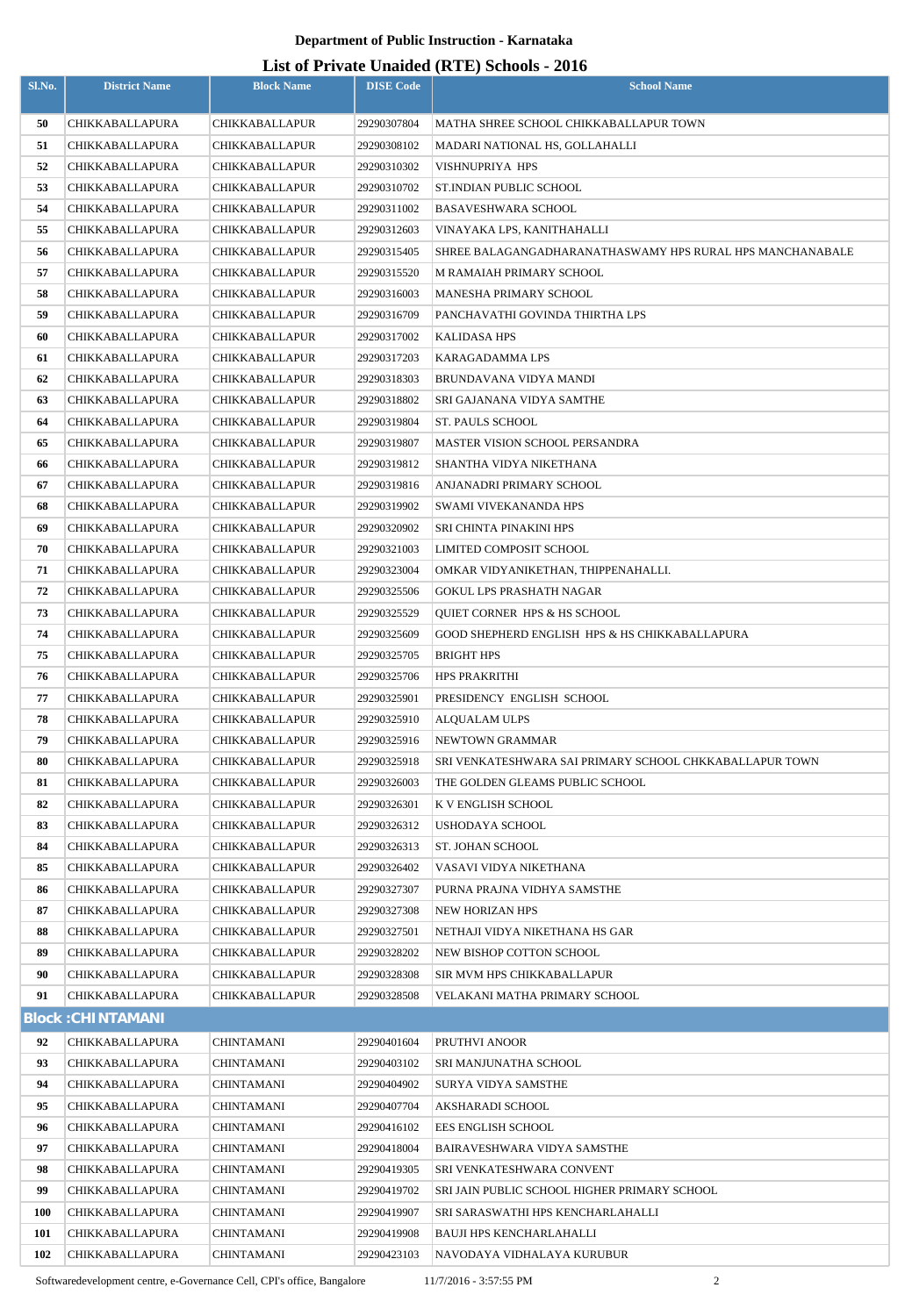## **List of Private Unaided (RTE) Schools - 2016**

|        |                            |                     |                  | Lest of Frivate Unanieu (KTL) Schools - 2010                |
|--------|----------------------------|---------------------|------------------|-------------------------------------------------------------|
| Sl.No. | <b>District Name</b>       | <b>Block Name</b>   | <b>DISE Code</b> | <b>School Name</b>                                          |
| 103    | <b>CHIKKABALLAPURA</b>     | CHINTAMANI          | 29290423404      | <b>SUMASHREE ENGLISH SCH</b>                                |
| 104    | <b>CHIKKABALLAPURA</b>     | CHINTAMANI          | 29290428803      | SARASWATHI NAYANAHALLI                                      |
| 105    | CHIKKABALLAPURA            | CHINTAMANI          | 29290428804      | SRI VINAYAKA SCHOOL                                         |
| 106    | CHIKKABALLAPURA            | CHINTAMANI          | 29290429303      | ADITHYA EDUCATION TRUST                                     |
| 107    | CHIKKABALLAPURA            | CHINTAMANI          | 29290429503      | SRI VALLI LPS PAPATHIMMANAHALLI                             |
| 108    | CHIKKABALLAPURA            | CHINTAMANI          | 29290432102      | SLV LPS SIDDEPALLI CROSS                                    |
| 109    | <b>CHIKKABALLAPURA</b>     | CHINTAMANI          | 29290434701      | AMBAJI NEW MODREN UPPARPET                                  |
| 110    | <b>CHIKKABALLAPURA</b>     | CHINTAMANI          | 29290435003      | MANGALA VIDYA NIKETHANA                                     |
| 111    | CHIKKABALLAPURA            | CHINTAMANI          | 29290436407      | VIVEKANANDA EDUCATION TRUST                                 |
| 112    | CHIKKABALLAPURA            | CHINTAMANI          | 29290437646      | DOLIPHINS DELHI PUBLIC SCHOOL                               |
| 113    | CHIKKABALLAPURA            | CHINTAMANI          | 29290437647      | DILIGENCE (1-4 UN-AIDED)                                    |
| 114    | <b>CHIKKABALLAPURA</b>     | CHINTAMANI          | 29290438601      | BHARATHA RATHNA KRISHNARAJAPURA                             |
| 115    | <b>CHIKKABALLAPURA</b>     | CHINTAMANI          | 29290439927      | THE PREETHI PUBLIC SCHOOL                                   |
| 116    | <b>CHIKKABALLAPURA</b>     | CHINTAMANI          | 29290440201      | VANI (KANNADA) SCHOOL                                       |
| 117    | <b>CHIKKABALLAPURA</b>     | <b>CHINTAMANI</b>   | 29290440208      | PRAGATHI VIDYA MANDIRA                                      |
| 118    | CHIKKABALLAPURA            | CHINTAMANI          | 29290440304      | CHETHANA VIDYA SAMSTHE                                      |
| 119    | <b>CHIKKABALLAPURA</b>     | CHINTAMANI          | 29290440310      | ROYAL CONVENT                                               |
| 120    | CHIKKABALLAPURA            | CHINTAMANI          | 29290440315      | SHANTHI NIKETHANA                                           |
| 121    | CHIKKABALLAPURA            | CHINTAMANI          | 29290440412      | M W A SCHOOL                                                |
| 122    | CHIKKABALLAPURA            | CHINTAMANI          | 29290440418      | LITTLE LORDS SCHOOL                                         |
| 123    | CHIKKABALLAPURA            | CHINTAMANI          | 29290440501      | NAVEEN VIDYA SAMSTHE                                        |
| 124    | CHIKKABALLAPURA            | CHINTAMANI          | 29290440503      | NEW PUBLIC SCHOOL                                           |
| 125    | CHIKKABALLAPURA            | CHINTAMANI          | 29290440609      | KISHORA VIDYA BHAVANA                                       |
| 126    | <b>CHIKKABALLAPURA</b>     | CHINTAMANI          | 29290441102      | NALANDA                                                     |
| 127    | CHIKKABALLAPURA            | CHINTAMANI          | 29290441201      | SRI VANI ENGLISH CONVENT                                    |
| 128    | CHIKKABALLAPURA            | CHINTAMANI          | 29290441202      | ANANTHA VIDHYALAYA SAMSTHE                                  |
| 129    | <b>CHIKKABALLAPURA</b>     | CHINTAMANI          | 29290441301      | THE HORIZON SCHOOL VINAYAKA NA                              |
| 130    | CHIKKABALLAPURA            | CHINTAMANI          | 29290441507      | MKB PUBLIC SCHOOL                                           |
| 131    | <b>CHIKKABALLAPURA</b>     | CHINTAMANI          | 29290441801      | VASAVI VIDYANIKETHANA                                       |
| 132    | <b>CHIKKABALLAPURA</b>     | <b>CHINTAMANI</b>   | 29290441802      | VIKRAM COMPOSITE HIGH SCHOOL                                |
| 133    | CHIKKABALLAPURA            | <b>CHINTAMANI</b>   | 29290442303      | RACHANA CREATIVE PRIMARY SCHOOL M.G ROAD CHINTAMANI         |
| 134    | <b>CHIKKABALLAPURA</b>     | CHINTAMANI          | 29290442611      | KIRAN KANNADA HPS                                           |
| 135    | <b>CHIKKABALLAPURA</b>     | <b>CHINTAMANI</b>   | 29290442712      | NEW MODERN SCHOOL                                           |
| 136    | <b>CHIKKABALLAPURA</b>     | <b>CHINTAMANI</b>   | 29290442902      | DE PRETI PUBLIC SCHOOL                                      |
|        | <b>Block: GOWRIBIDANUR</b> |                     |                  |                                                             |
| 137    | <b>CHIKKABALLAPURA</b>     | <b>GOWRIBIDANUR</b> | 29290500403      | <b>JNANODAYA VIDYA SAMSTHE ALAKAPURA</b>                    |
| 138    | <b>CHIKKABALLAPURA</b>     | <b>GOWRIBIDANUR</b> | 29290507002      | PREMIER PRIMARY RESIDENTIAL SCHOOL BYPASS ROAD GOWRIBIDANUR |
| 139    | <b>CHIKKABALLAPURA</b>     | <b>GOWRIBIDANUR</b> | 29290507502      | LEADERS' INTERNATIONAL SCHOOL GUNDAPURA                     |
| 140    | <b>CHIKKABALLAPURA</b>     | <b>GOWRIBIDANUR</b> | 29290508803      | THE BRIGHT PUBLIC SCHOOL                                    |
| 141    | <b>CHIKKABALLAPURA</b>     | <b>GOWRIBIDANUR</b> | 29290508808      | MANISH NOBLE SCHOOL HIREBIDANUR                             |
| 142    | <b>CHIKKABALLAPURA</b>     | <b>GOWRIBIDANUR</b> | 29290509210      | DR.H NARASIMHAIAH NATIONAL KANNADA PRIMARY SCHOOL HOSSUR    |
|        |                            |                     |                  | <b>GOWRIBIDINUR TQ</b>                                      |
| 143    | <b>CHIKKABALLAPURA</b>     | <b>GOWRIBIDANUR</b> | 29290509403      | MOTHER THERESA LPS HUDUGUR                                  |
| 144    | CHIKKABALLAPURA            | <b>GOWRIBIDANUR</b> | 29290509804      | VIVEKANADA SCHOOL IDAGUR                                    |
| 145    | CHIKKABALLAPURA            | <b>GOWRIBIDANUR</b> | 29290511204      | SRI RAMAKRISHNA SHARADADEVI VIDYA MANDIRA                   |
| 146    | <b>CHIKKABALLAPURA</b>     | <b>GOWRIBIDANUR</b> | 29290513006      | SRI SHARADADEVI VIDYASHALE G KOTHUR                         |
| 147    | CHIKKABALLAPURA            | <b>GOWRIBIDANUR</b> | 29290513702      | MARUTHI LPS KURUDI                                          |
| 148    | CHIKKABALLAPURA            | <b>GOWRIBIDANUR</b> | 29290514905      | THE BRIGHT PUBLIC SCHOOL MANCHENAHALLI                      |
| 149    | <b>CHIKKABALLAPURA</b>     | <b>GOWRIBIDANUR</b> | 29290514909      | VEERAHANUMAN ENGLISH HPS MANCHENAHALLI                      |
| 150    | CHIKKABALLAPURA            | <b>GOWRIBIDANUR</b> | 29290516102      | JNANA JYOTHI LPS MUDALODU                                   |
| 151    | <b>CHIKKABALLAPURA</b>     | <b>GOWRIBIDANUR</b> | 29290516806      | NETHAJI NURSERY & LPS, NAGARAGERE                           |
| 152    | <b>CHIKKABALLAPURA</b>     | <b>GOWRIBIDANUR</b> | 29290517003      | <b>JNANASINDHU CONVENT. NAMAGONDLU</b>                      |
| 153    | CHIKKABALLAPURA            | <b>GOWRIBIDANUR</b> | 29290518902      | CHETHANA EDUCATION SOCIETY PRASHANTHA NAGARA                |
| 154    | <b>CHIKKABALLAPURA</b>     | <b>GOWRIBIDANUR</b> | 29290522109      | SRI SAI BABA PRIMARY SCHOOL VATADAHOSAHALLI                 |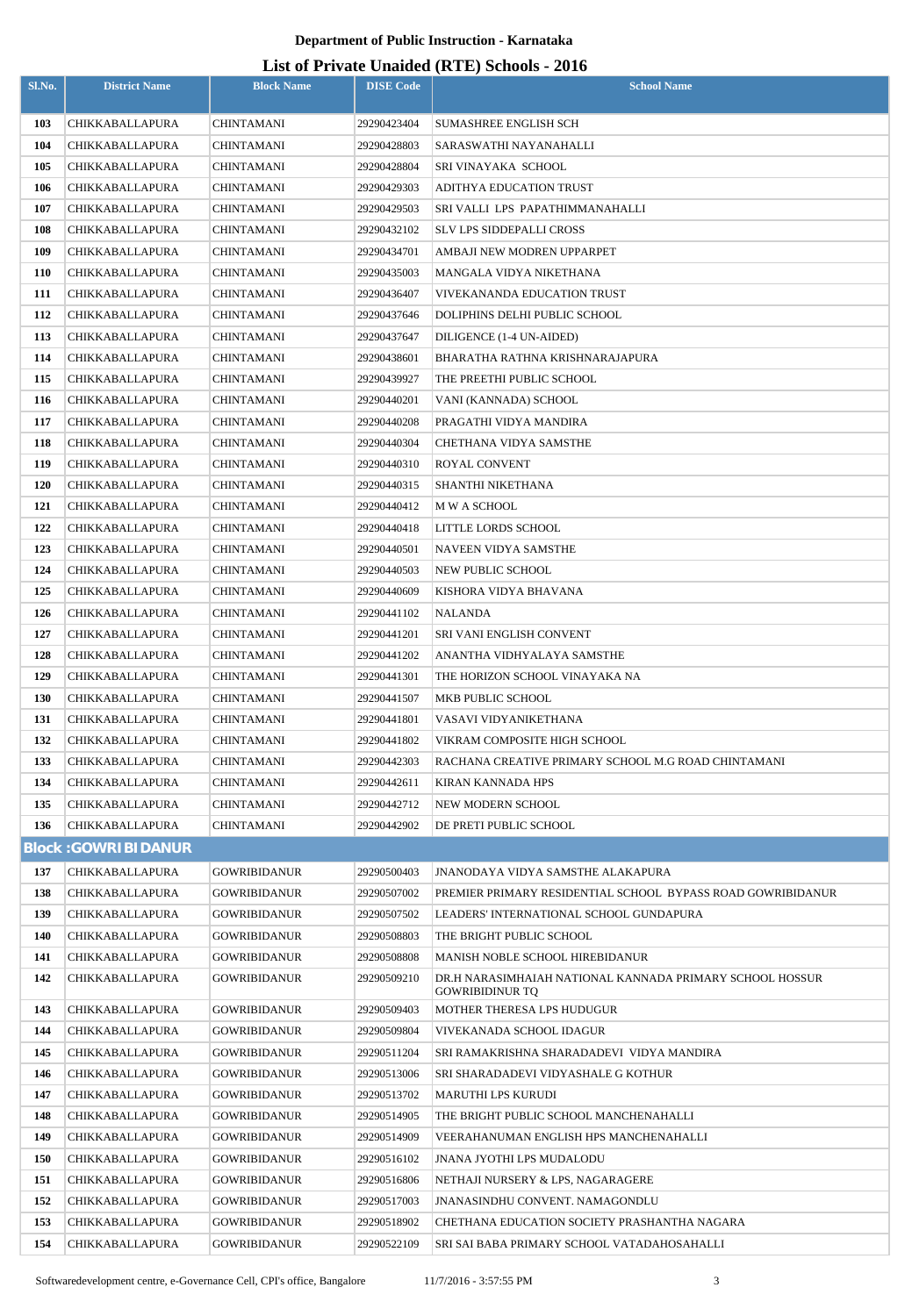## **List of Private Unaided (RTE) Schools - 2016**

| Sl.No.     | <b>District Name</b>               | <b>Block Name</b>          | <b>DISE Code</b>           | $1111$ and $21111$ $1111$ $1111$ $1111$<br><b>School Name</b> |
|------------|------------------------------------|----------------------------|----------------------------|---------------------------------------------------------------|
|            |                                    |                            |                            |                                                               |
| 155        | CHIKKABALLAPURA                    | <b>GOWRIBIDANUR</b>        | 29290523808                | SRINIVASA HIGHER PRIMARY SCHOOL KAREKALLAHALLI                |
| 156        | CHIKKABALLAPURA                    | <b>GOWRIBIDANUR</b>        | 29290523809                | JNANA BHARATHI CONVENT KAREKALLAHALLI                         |
| 157        | CHIKKABALLAPURA                    | <b>GOWRIBIDANUR</b>        | 29290523810                | JNANODAYA PRIMARY SCHOOL KAREKALLAHALLI                       |
| 158        | CHIKKABALLAPURA                    | <b>GOWRIBIDANUR</b>        | 29290523912                | SAMATHA PRIMARY SCHOOL VEERANDAHALLI GOWRIBIDANUR             |
| 159        | <b>CHIKKABALLAPURA</b>             | <b>GOWRIBIDANUR</b>        | 29290524101                | SRI SATHYA SAI VIDYA SAMSTHE GOWRIBIDANUR                     |
| <b>160</b> | CHIKKABALLAPURA                    | <b>GOWRIBIDANUR</b>        | 29290524306                | ESWARI ENGLISH CONVENT GOWRIBIDANUR                           |
| 161        | <b>CHIKKABALLAPURA</b>             | <b>GOWRIBIDANUR</b>        | 29290524901                | VIVEKANANDA SCHOOL                                            |
| 162        | CHIKKABALLAPURA                    | <b>GOWRIBIDANUR</b>        | 29290525106                | SMT STELLA CONVENT C DIVISION                                 |
| 163        | <b>CHIKKABALLAPURA</b>             | <b>GOWRIBIDANUR</b>        | 29290525117                | AES PRIMARY SCHOOL GOWRIBIDANUR TOWN                          |
| 164        | CHIKKABALLAPURA                    | <b>GOWRIBIDANUR</b>        | 29290525301                | <b>ACHARYA EMHPS E BLOCK</b>                                  |
| 165        | CHIKKABALLAPURA                    | <b>GOWRIBIDANUR</b>        | 29290525607                | <b>JNANA JYOTHI PUBLIC SCHOOL GOWRIBIDANUR</b>                |
| 166        | <b>CHIKKABALLAPURA</b>             | <b>GOWRIBIDANUR</b>        | 29290525706                | ST JOHN'S SCHOOL                                              |
| 167        | CHIKKABALLAPURA                    | <b>GOWRIBIDANUR</b>        | 29290525711                | <b>BGS SCHOOL</b>                                             |
| 168        | CHIKKABALLAPURA                    | <b>GOWRIBIDANUR</b>        | 29290525907                | VIDYANIDHI PUBLIC SCHOOL                                      |
| 169        | CHIKKABALLAPURA                    | <b>GOWRIBIDANUR</b>        | 29290526102                | JNANA SINDHU PUBLIC SCHOOL D PALYA                            |
| 170        | CHIKKABALLAPURA                    | <b>GOWRIBIDANUR</b>        | 29290528001                | SRI SHARADA PRIMARY SCHOOL KOTALADINNE                        |
| 171        | <b>CHIKKABALLAPURA</b>             | <b>GOWRIBIDANUR</b>        | 29290528105                | SRI SATYA SAI BALA VIDYA MANDIRA VIDURASWATHA                 |
|            | <b>Block: GUDIBANDA</b>            |                            |                            |                                                               |
| 172        | CHIKKABALLAPURA                    | <b>GUDIBANDA</b>           | 29290608706                | MOTHER TERESA PRIMARY SCHOOL                                  |
| 173        | <b>CHIKKABALLAPURA</b>             | GUDIBANDA                  | 29290608707                | SRI SATHYA SAI BALAMANDIRA                                    |
| 174        | CHIKKABALLAPURA                    | GUDIBANDA                  | 29290609794                | SATYA SAI BALA MANDIRA                                        |
| 175        | CHIKKABALLAPURA                    | GUDIBANDA                  | 29290610202                | SRI NETHAJI NURSARY & PRI. SCH                                |
| 176        | CHIKKABALLAPURA                    | GUDIBANDA                  | 29290610517                | MATHER THERESA GUDIBANDE                                      |
| 177        | <b>CHIKKABALLAPURA</b>             | GUDIBANDA                  | 29290611101                | SOPHIYA ENGLISH SCHOOL                                        |
| 178        | CHIKKABALLAPURA                    | <b>GUDIBANDA</b>           | 29290611506                | SHASWATH GURUKULA PUBLIC SCHOOL                               |
| 179        | <b>CHIKKABALLAPURA</b>             | GUDIBANDA                  | 29290611801                | SRI SAYI VIDYANIKETHANA                                       |
| 180        | CHIKKABALLAPURA                    | GUDIBANDA                  | 29290611913                | SRI ARAVINDA PRIMARY SCHOOL                                   |
| 181        | CHIKKABALLAPURA                    | <b>GUDIBANDA</b>           | 29290611922                | NEW PUBLIC HPS GUDIBANDA                                      |
|            | <b>Block: SIDLAGHATTA</b>          |                            |                            |                                                               |
| 182        | <b>CHIKKABALLAPURA</b>             | <b>SIDLAGHATTA</b>         | 29291101203                | OXFORD PRIMARY SCHOOL ANKATHATTI                              |
| 183        | CHIKKABALLAPURA                    | SIDLAGHATTA                | 29291102504                | SEETHARAMACHANDRA HIGHER PRIMARY SCHOOL                       |
| 184        | <b>CHIKKABALLAPURA</b>             | <b>SIDLAGHATTA</b>         | 29291103901                | ROYAL PUBLIC SCHOOL                                           |
| 185        | CHIKKABALLAPURA                    | <b>SIDLAGHATTA</b>         | 29291104804                | SRI JYOTHI HPS CHEEMANGALA                                    |
| 186        | CHIKKABALLAPURA                    | SIDLAGHATTA                | 29291106503                | <b>BRUNDA PUBLIC SCHOOL</b>                                   |
| 187        | <b>CHIKKABALLAPURA</b>             | SIDLAGHATTA                | 29291107202                | SHRI LAKSHMI HIGHER PRIMARY SCHOOL                            |
| 188        | <b>CHIKKABALLAPURA</b>             | <b>SIDLAGHATTA</b>         | 29291110903                | <b>BGS PUBLIC SCHOOL</b>                                      |
| 189        | CHIKKABALLAPURA                    | SIDLAGHATTA                | 29291112503                | GNANAJYOTHI HIGHER PRIMARY SCHOOL JANGAMAKOTE CROSS           |
| 190        | CHIKKABALLAPURA                    | SIDLAGHATTA                | 29291112507                | SRI JYOTHI HPS JANGAMAKOTE                                    |
| 191<br>192 | CHIKKABALLAPURA<br>CHIKKABALLAPURA | SIDLAGHATTA<br>SIDLAGHATTA | 29291112510<br>29291117602 | PATEL EDUCATIONAL ACADEMY<br>SRI PANCHAMUKHI CONVENT          |
| 193        | CHIKKABALLAPURA                    | SIDLAGHATTA                | 29291118903                | S J C HIGHER PRIMARY SCHOOL                                   |
| 194        | CHIKKABALLAPURA                    | SIDLAGHATTA                | 29291119602                | NAVODAYA HIGHER PRIMARY SCHOOL                                |
| 195        | CHIKKABALLAPURA                    | SIDLAGHATTA                | 29291123303                | SRI RAJIV HIGHER PRIMARY SCHOOL                               |
| 196        | <b>CHIKKABALLAPURA</b>             | <b>SIDLAGHATTA</b>         | 29291124702                | BALAJI VIDYANIKETHANA PRIMARY SCHOOL SUGATUR                  |
| 197        | CHIKKABALLAPURA                    | SIDLAGHATTA                | 29291126003                | VISHWA VIDYA CHETHANA HPS                                     |
| 198        | CHIKKABALLAPURA                    | SIDLAGHATTA                | 29291126302                | CHETHANA SCHOOL                                               |
| 199        | CHIKKABALLAPURA                    | SIDLAGHATTA                | 29291127102                | UNIVERSAL PUBLIC SCHOOL LOWER PRIMARY SCHOOL                  |
| <b>200</b> | CHIKKABALLAPURA                    | SIDLAGHATTA                | 29291128642                | <b>DOLPHIN'S PUBLIC SCHOOL</b>                                |
| <b>201</b> | CHIKKABALLAPURA                    | SIDLAGHATTA                | 29291128648                | DOLPHINS (CBSE SCHOOL)                                        |
| 202        | CHIKKABALLAPURA                    | <b>SIDLAGHATTA</b>         | 29291129502                | SRI VAGDEVI LOWER PRIMARY SCHOOL                              |
| 203        | CHIKKABALLAPURA                    | SIDLAGHATTA                | 29291129505                | VIDYA JYOTHI PUBLIC SCHOOL, H CROSS                           |
| 204        | CHIKKABALLAPURA                    | SIDLAGHATTA                | 29291129506                | SRI JYOTHI VIDYA SAMSTHE, H CROSS                             |
| 205        | CHIKKABALLAPURA                    | SIDLAGHATTA                | 29291130510                | SRI SHARADA HIGHER PRIMARY SCHOOL                             |
| 206        | CHIKKABALLAPURA                    | SIDLAGHATTA                | 29291131403                | MODERN HIGHER PRIMARY SCHOOL                                  |

Softwaredevelopment centre, e-Governance Cell, CPI's office, Bangalore 11/7/2016 - 3:57:55 PM 4